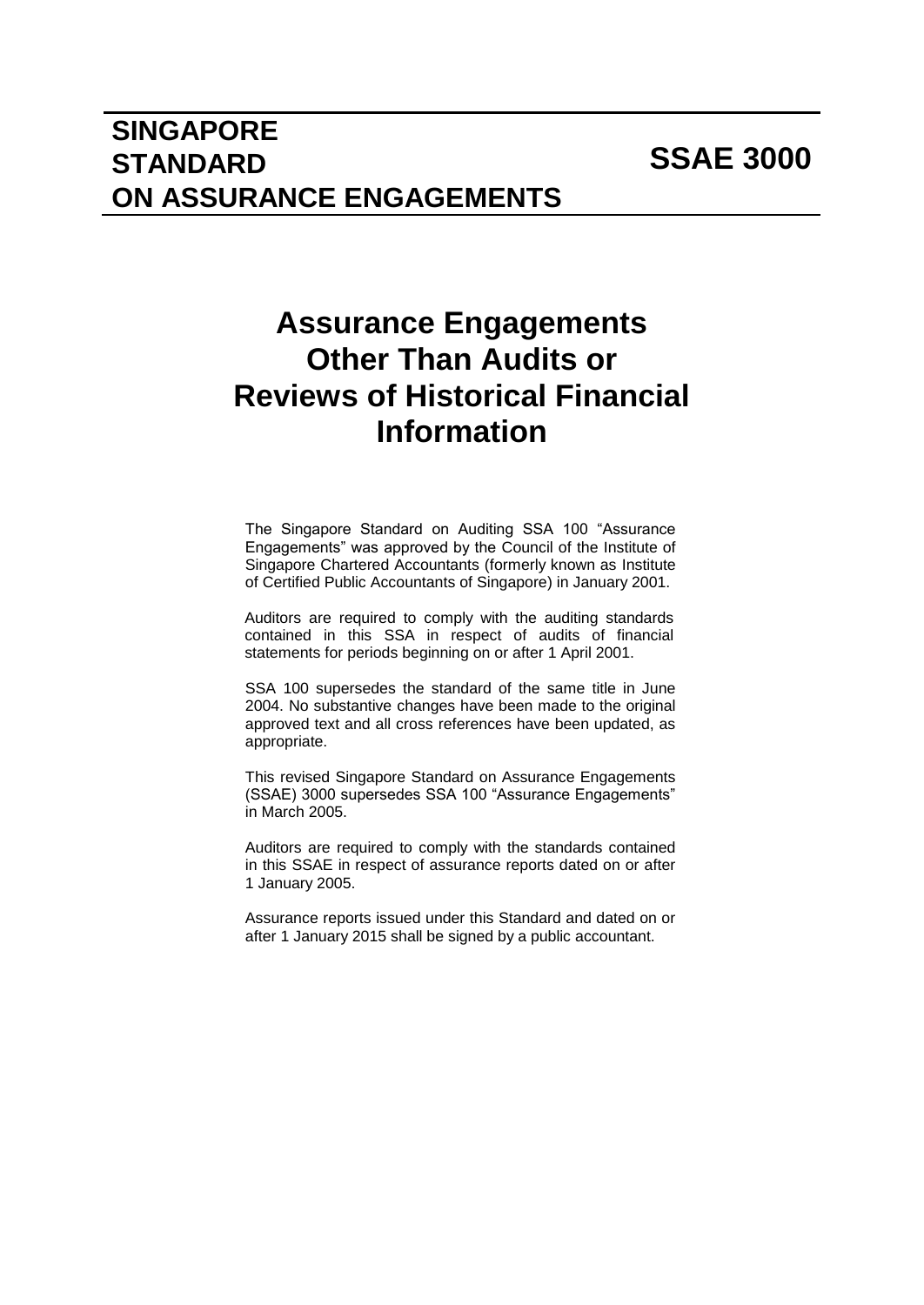# **SINGAPORE STANDARD ON ASSURANCE ENGAGEMENTS 3000 ASSURANCE ENGAGEMENTS OTHER THAN AUDITS OR REVIEWS OF HISTORICAL FINANCIAL INFORMATION**

#### **CONTENTS**

*Paragraph*

| Foreword                                     |           |
|----------------------------------------------|-----------|
| Introduction                                 | $1 - 3$   |
| <b>Ethical Requirements</b>                  | $4 - 5$   |
| <b>Quality Control</b>                       | 6         |
| <b>Engagement Acceptance and Continuance</b> | $7 - 9$   |
| Agreeing on the Terms of the Engagement      | $10 - 11$ |
| Planning and Performing the Engagement       | $12 - 25$ |
| Using the Work of an Expert                  | $26 - 32$ |
| <b>Obtaining Evidence</b>                    | $33 - 40$ |
| <b>Considering Subsequent Events</b>         | 41        |
| Documentation                                | $42 - 44$ |
| Preparing the Assurance Report               | $45 - 53$ |
| <b>Other Reporting Responsibilities</b>      | $54 - 56$ |
| <b>Effective Date</b>                        | 57        |

Singapore Standard on Assurance Engagements (SSAE) 3000, "Assurance Engagements Other than Audits or Reviews of Historical Financial Information" should be read in the context of the "Preface to the Singapore Standards on Quality Control, Auditing, Review, Other Assurance and Related Services", which sets out the application and authority of SSAEs.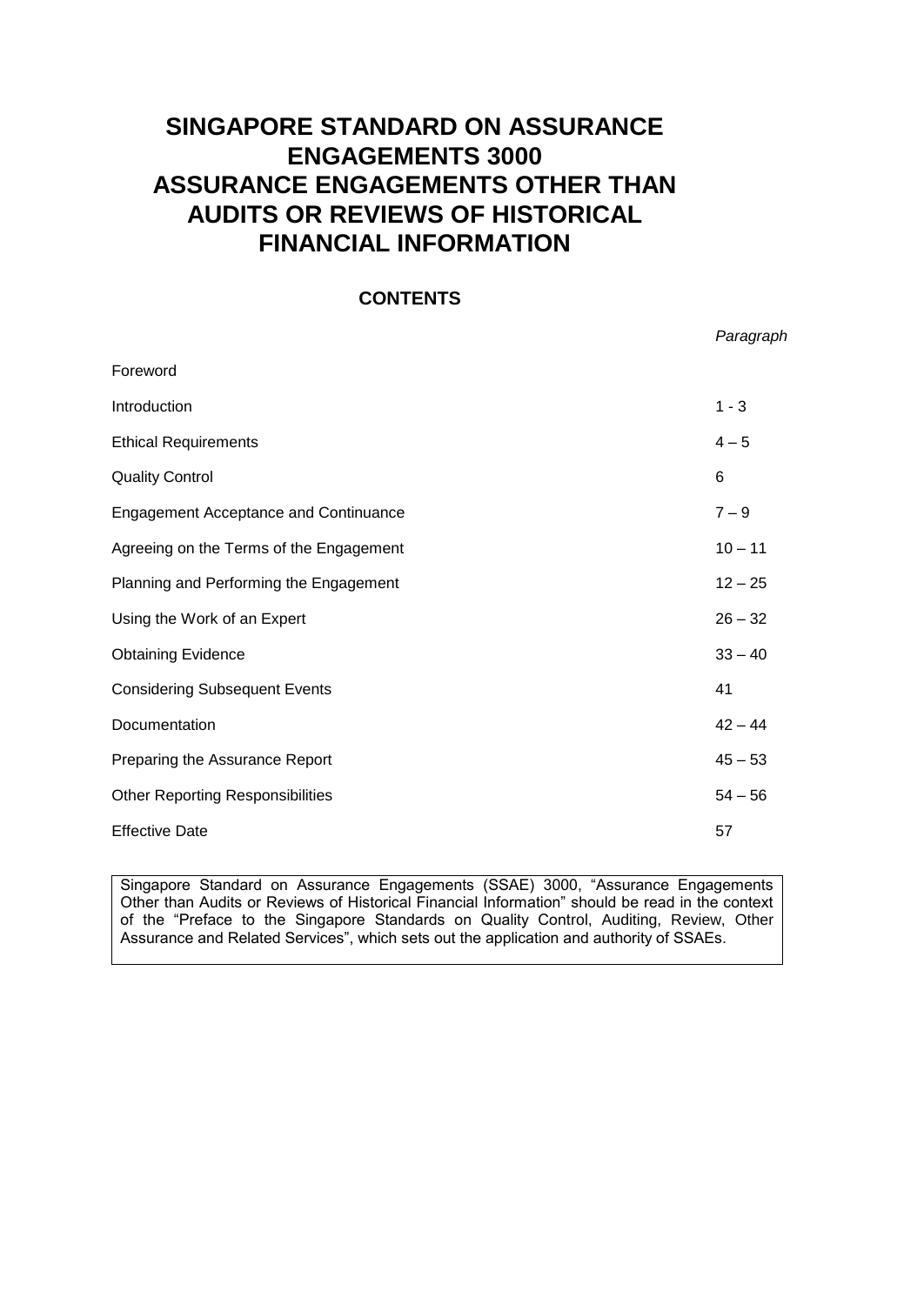# **SINGAPORE STANDARD ON ASSURANCE ENGAGEMENTS**

# **Foreword**

This Standard is based on International Standard on Assurance Engagements 3000.

# **Introduction**

- 1. The purpose of this Singapore Standard on Assurance Engagements (SSAE) is to establish basic principles and essential procedures for, and to provide guidance to, professional accountants in public practice (for purposes of this SSAE referred to as "practitioners") for the performance of assurance engagements other than audits or reviews of historical financial information covered by Singapore Standards on Auditing (SSAs) or Singapore Standards on Review Engagements (SSREs).
- 2. This SSAE uses the terms "reasonable assurance engagement" and "limited assurance engagement" to distinguish between the two types of assurance engagement a practitioner is permitted to perform. The objective of a reasonable assurance engagement is a reduction in assurance engagement risk to an acceptably low level in the circumstances of the engagement<sup>1</sup> as the basis for a positive form of expression of the practitioner's conclusion. The objective of a limited assurance engagement is a reduction in assurance engagement risk to a level that is acceptable in the circumstances of the engagement, but where that risk is greater than for a reasonable assurance engagement, as the basis for a negative form of expression of the practitioner's conclusion.

# **Relationship With the Framework and Other SSAEs, SSAs and SSREs**

3. **The practitioner should comply with this SSAE and other relevant SSAEs when performing an assurance engagement other than an audit or review of historical financial information covered by SSAs or SSREs.** This SSAE is to be read in the context of the "Framework for Assurance Engagements" (the Framework), which defines and describes the elements and objectives of an assurance engagement, and identifies those engagements to which SSAEs apply. This SSAE has been written for general application to assurance engagements other than audits or reviews of historical financial information covered by SSAs or SSREs. Other SSAEs may relate to topics that apply to all subject matters or be subject matter specific.

# **Ethical Requirements**

 $\overline{\phantom{a}}$ 

4. **The practitioner should comply with the requirements of the Accounting and Corporate Regulatory Authority (ACRA)** *Code of Professional Conduct and Ethics* **(Code).**

<sup>1</sup> Engagement circumstances include the terms of the engagement, including whether it is a reasonable assurance engagement or a limited assurance engagement, the characteristics of the subject matter, the criteria to be used, the needs of the intended users, relevant characteristics of the responsible party and its environment, and other matters, for example events, transactions, conditions and practices, that may have a significant effect on the engagement.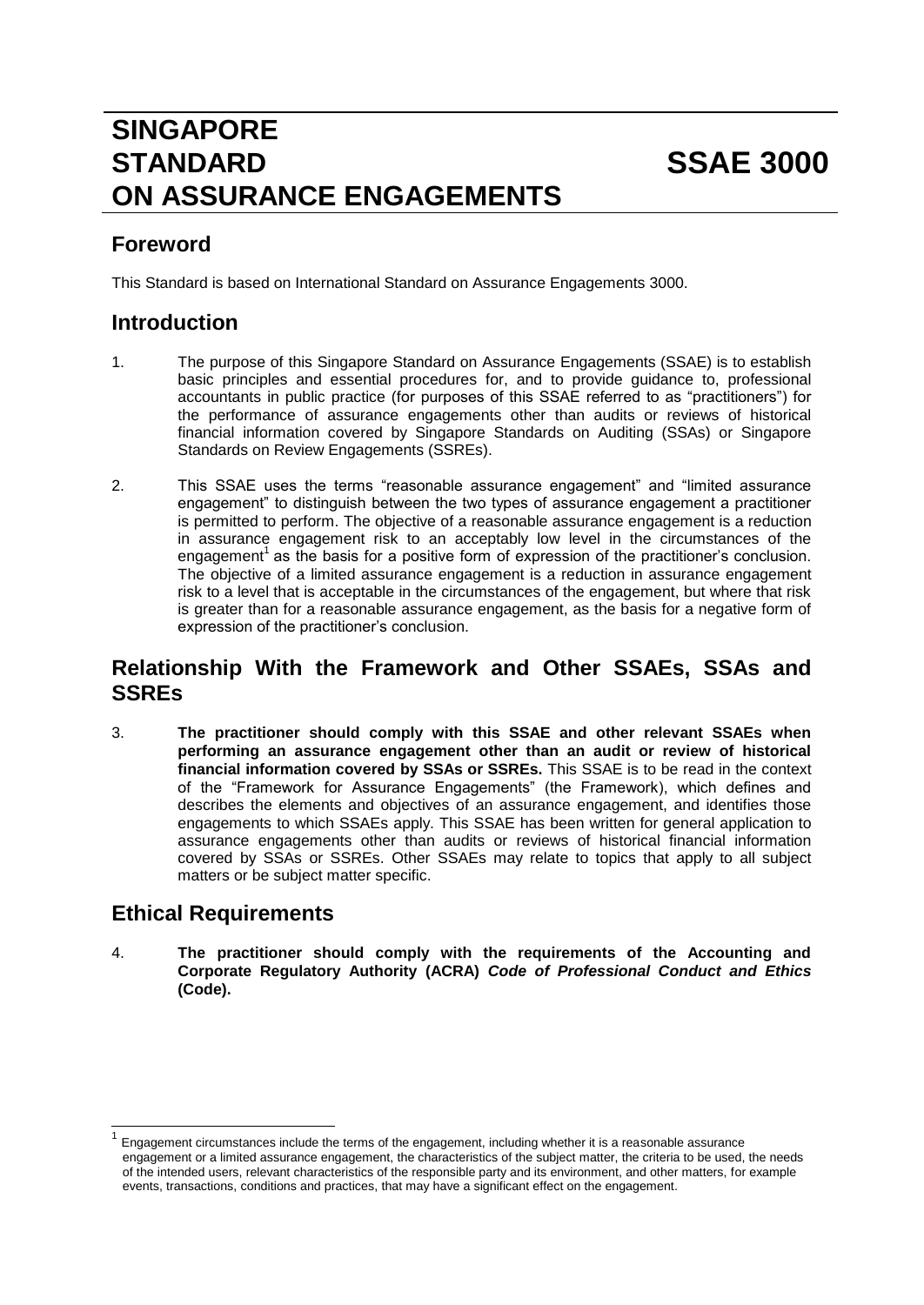5. The ISCA and ACRA Codes provides a framework of principles that members of assurance teams, firms and network firms use to identify threats to independence<sup>2</sup>, evaluate the significance of those threats and, if the threats are other than clearly insignificant, identify and apply safeguards to eliminate the threats or reduce them to an acceptable level, such that independence of mind and independence in appearance are not compromised.

# **Quality Control**

6. **The practitioner should implement quality control procedures that are applicable to the individual engagement.** Under Singapore Standard on Quality Control (SSQC) 1, "Quality Control for Firms That Perform Audits and Reviews of Historical Financial Information and Other Assurance and Related Services Engagements,"<sup>3</sup> a firm of professional accountants has an obligation to establish a system of quality control designed to provide it with reasonable assurance that the firm and its personnel comply with professional standards and regulatory and legal requirements, and that the assurance reports issued by the firm or engagement partners are appropriate in the circumstances. In addition, elements of quality control that are relevant to an individual engagement include leadership responsibilities for quality on the engagement, ethical requirements, acceptance and continuance of client relationships and specific engagements, assignment of engagement teams , engagement performance, and monitoring.

### **Engagement Acceptance and Continuance**

- 7. **The practitioner should accept (or continue where applicable) an assurance engagement only if the subject matter is the responsibility of a party other than the intended users or the practitioner.** As indicated in paragraph 27 of the Framework, the responsible party can be one of the intended users, but not the only one. Acknowledgement by the responsible party provides evidence that the appropriate relationship exists, and also establishes a basis for a common understanding of the responsibility of each party. A written acknowledgement is the most appropriate form of documenting the responsible party's understanding. In the absence of an acknowledgement of responsibility, the practitioner considers:
	- (a) Whether it is appropriate to accept the engagement. Accepting it may be appropriate when, for example, other sources, such as legislation or a contract, indicate responsibility; and
	- (b) If the engagement is accepted, whether to disclose these circumstances in the assurance report.
- 8. **The practitioner should accept (or continue where applicable) an assurance engagement only if, on the basis of a preliminary knowledge of the engagement circumstances, nothing comes to the attention of the practitioner to indicate that the requirements of the Code or of the SSAEs will not be satisfied.** The practitioner considers the matters in paragraph 17 of the Framework and does not accept the engagement unless it exhibits all the characteristics required in that paragraph. Also, if the party engaging the practitioner (the "engaging party") is not the responsible party, the practitioner considers the effect of this on access to records, documentation and other information the practitioner may require to complete the engagement.

 2 If a professional accountant not in public practice, for example an internal auditor, applies SSAEs, and (a) the Framework or SSAEs are referred to in the professional accountant's report; and (b) the professional accountant or other members of the assurance team and, when applicable, the professional accountant's employer, are not independent of the entity in respect of which the assurance engagement is being performed, the lack of independence and the nature of the relationship(s) with the assurance client are prominently disclosed in the professional accountant's report. Also, that report does not include the word "independent" in its title, and the purpose and users of the report are restricted.

<sup>&</sup>lt;sup>3</sup> SSQC 1, "Quality Control for Firms that Perform Audits and Reviews of Historical Financial Information, and Other Assurance and Related Services Engagements" was issued in February 2004. Systems of quality control in compliance with SSQC 1 are required to be established by June 15, 2005.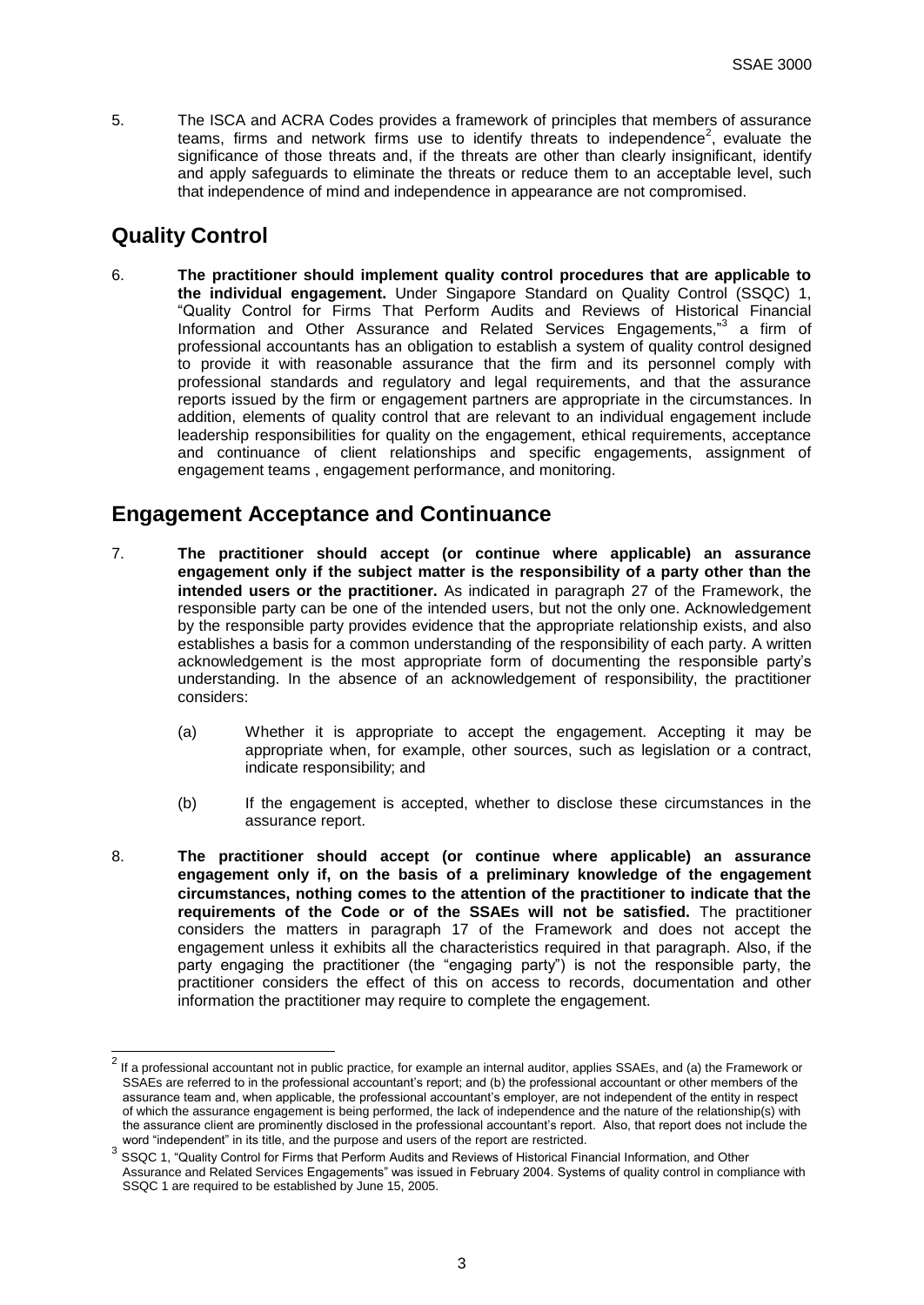9. **The practitioner should accept (or continue where applicable) an assurance engagement only if the practitioner is satisfied that those persons who are to perform the engagement collectively possess the necessary professional competencies.** A practitioner may be requested to perform assurance engagements on a wide range of subject matters. Some subject matters may require specialized skills and knowledge beyond those ordinarily possessed by an individual practitioner (see paragraphs 26-32).

# **Agreeing on the Terms of the Engagement**

- 10. **The practitioner should agree on the terms of the engagement with the engaging party.** To avoid misunderstandings, the agreed terms are recorded in an engagement letter or other suitable form of contract. If the engaging party is not the responsible party, the nature and content of an engagement letter or contract may vary. The existence of a legislative mandate may satisfy the requirement to agree on the terms of the engagement. Even in those situations an engagement letter may be useful for both the practitioner and engaging party.
- 11. **A practitioner should consider the appropriateness of a request, made before the completion of an assurance engagement, to change the engagement to a nonassurance engagement or from a reasonable assurance engagement to a limited assurance engagement, and should not agree to a change without reasonable justification.** A change in circumstances that affects the intended users' requirements, or a misunderstanding concerning the nature of the engagement, ordinarily will justify a request for a change in the engagement. If such a change is made, the practitioner does not disregard evidence that was obtained prior to the change.

# **Planning and Performing the Engagement**

- 12. **The practitioner should plan the engagement so that it will be performed effectivel**y. Planning involves developing an overall strategy for the scope, emphasis, timing and conduct of the engagement, and an engagement plan, consisting o f a detailed approach for the nature, timing and extent of evidence-gathering procedures to be performed and the reasons for selecting them. Adequate planning helps to devote appropriate attention to important areas of the engagement, identify potential problems on a timely basis and properly organize and manage the engagement in order for it to be performed in an effective and efficient manner. Adequate planning also assists the practitioner to properly assign work to engagement team members, and facilitates their direction and supervision and the review of their work. Further, it assists, where applicable, the coordination of work done by other practitioners and experts. The nature and extent of planning activities will vary with the engagement circumstances, for example the size and complexity of the entity and the practitioner's previous experience with it. Examples of the main matters to be considered include:
	- The terms of the engagement.
	- The characteristics of the subject matter and the identified criteria.
	- The engagement process and possible sources of evidence.
	- The practitioner's understanding of the entity and its environment, including the risks that the subject matter information may be materially misstated.
	- Identification of intended users and their needs, and consideration of materiality and the components of assurance engagement risk.
	- Personnel and expertise requirements, including the nature and extent of experts' involvement.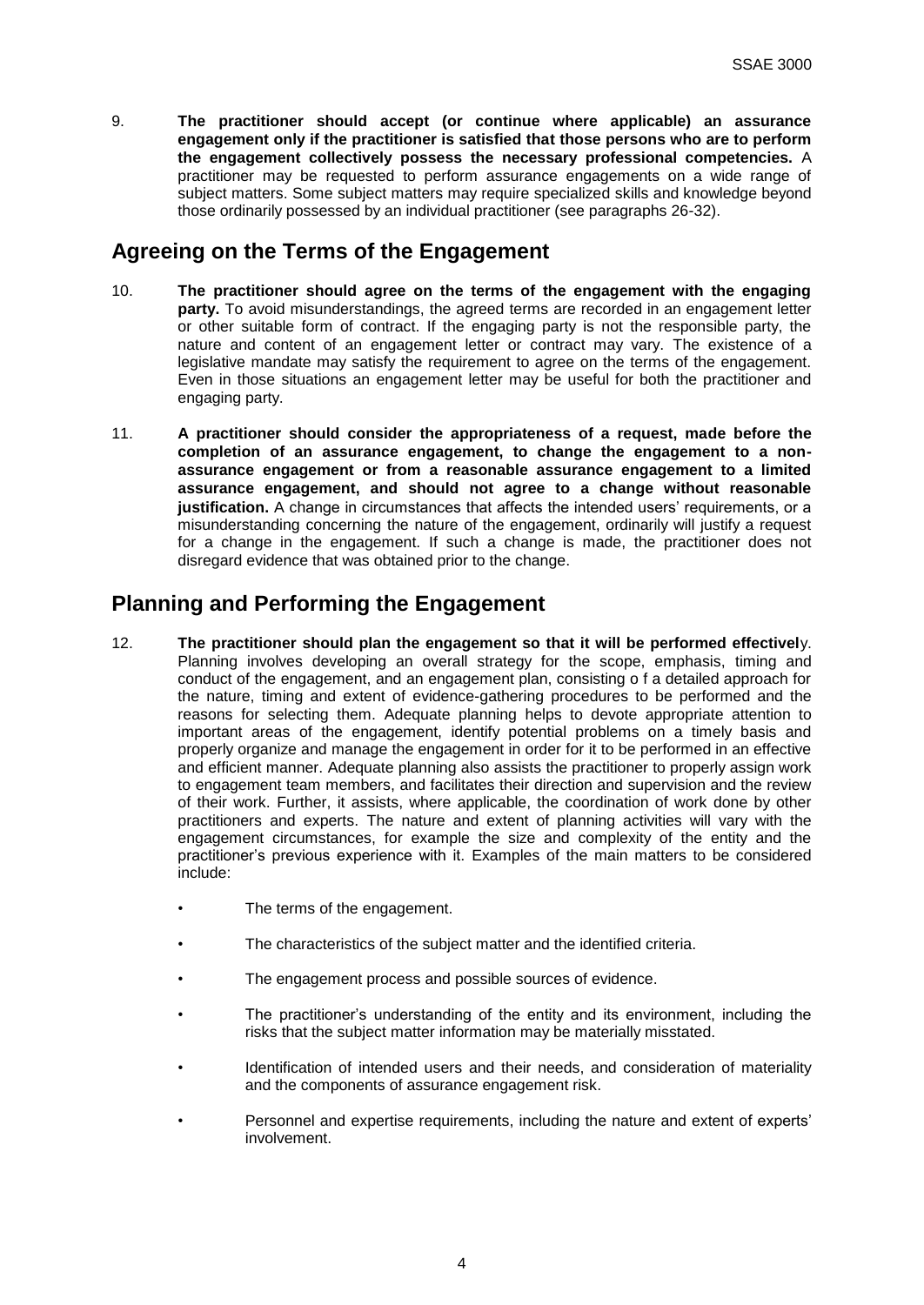- 13. Planning is not a discrete phase, but rather a continual and iterative process throughout the engagement. As a result of unexpected events, changes in conditions, or the evidence obtained from the results of evidence-gathering procedures, the practitioner may need to revise the overall strategy and engagement plan, and thereby the resulting planned nature, timing and extent of further procedures.
- 14. **The practitioner should plan and perform an engagement with an attitude of professional skepticism recognizing that circumstances may exist that cause the subject matter information to be materially misstated.** An attitude of professional skepticism means the practitioner makes a critical assessment, with a questioning mind, of the validity of evidence obtained and is alert to evidence that contradicts or brings into question the reliability of documents or representations by the responsible party.
- 15. **The practitioner should obtain an understanding of the subject matter and other engagement circumstances, sufficient to identify and assess the risks of the subject matter information being materially misstated, and sufficient to design and perform further evidence-gathering procedures.**
- 16. Obtaining an understanding of the subject matter and other engagement circumstances is an essential part of planning and performing an assurance engagement. That understanding provides the practitioner with a frame of reference for exercising professional judgment throughout the engagement, for example when:
	- Considering the characteristics of the subject matter;
	- Assessing the suitability of criteria;
	- Identifying where special consideration may be necessary, for example factors indicative of fraud, and the need for specialized skills or the work of an expert;
	- Establishing and evaluating the continued appropriateness of quantitative materiality levels (where appropriate), and considering qualitative materiality factors;
	- Developing expectations for use when performing analytical procedures;
	- Designing and performing further evidence-gathering procedures to reduce assurance engagement risk to an appropriate level; and
	- Evaluating evidence, including the reasonableness of the responsible party's oral and written representations.
- 17. The practitioner uses professional judgment to determine the extent of the understanding required of the subject matter and other engagement circumstances. The practitioner considers whether the understanding is sufficient to assess the risks that the subject matter information may be materially misstated. The practitioner ordinarily has a lesser depth of understanding than the responsible party.

#### **Assessing the Appropriateness of the Subject Matter**

18. **The practitioner should assess the appropriateness of the subject matter.** An appropriate subject matter has the characteristics listed in paragraph 33 of the Framework. The practitioner also identifies those characteristics of the subject matter that are particularly relevant to the intended users, which are to be described in the assurance report. As indicated in paragraph 17 of the Framework, a practitioner does not accept an assurance engagement unless the practitioner's preliminary knowledge of the engagement circumstances indicates that the subject matter is appropriate. After accepting the engagement, however, if the practitioner concludes that the subject matter is not appropriate, the practitioner expresses a qualified or adverse conclusion or a disclaimer of conclusion. In some cases the practitioner considers withdrawing from the engagement.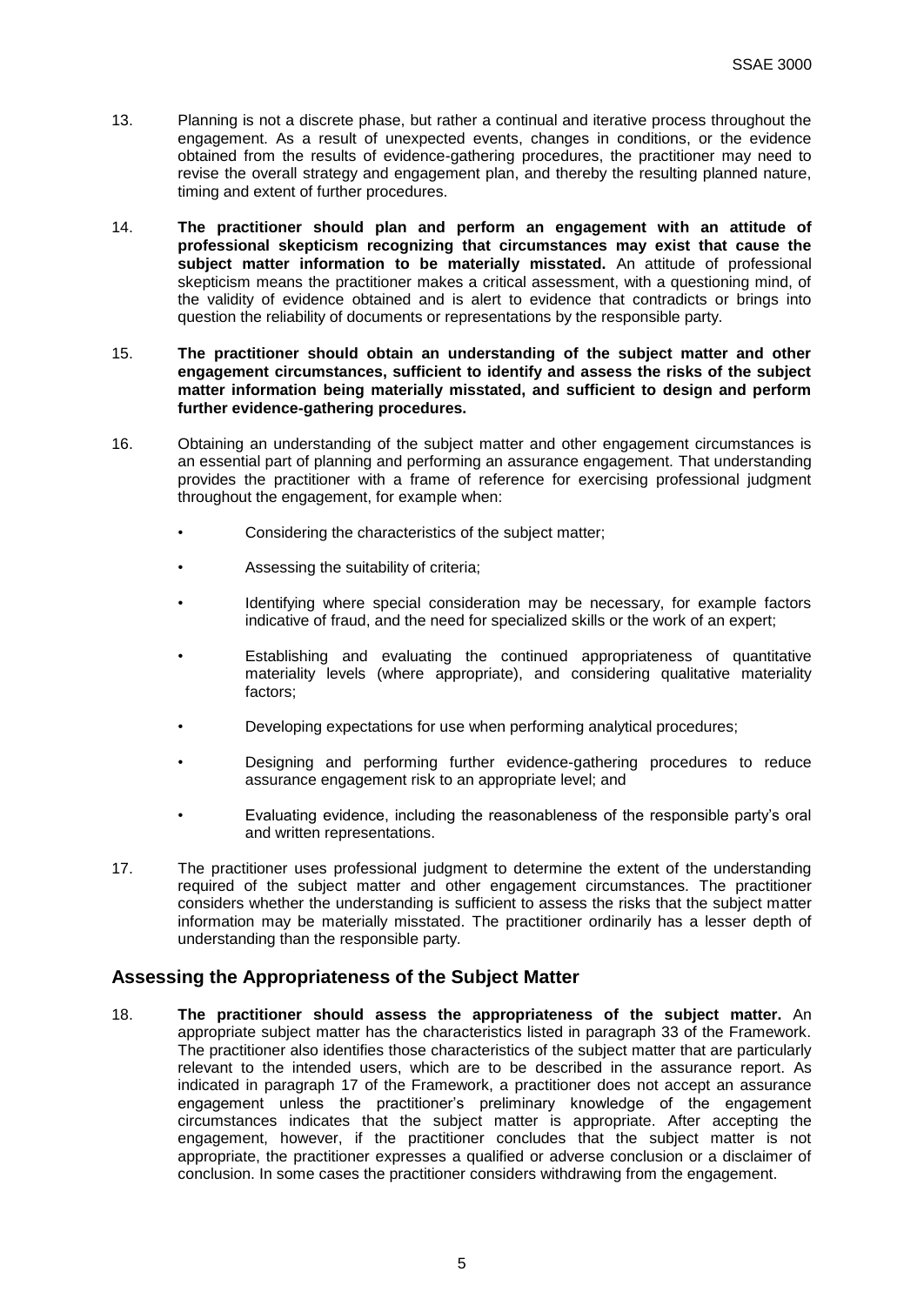#### **Assessing the Suitability of the Criteria**

- 19. **The practitioner should assess the suitability of the criteria to evaluate or measure the subject matter.** Suitable criteria have the characteristics listed in paragraph 36 of the Framework. As indicated in paragraph 17 of the Framework, a practitioner does not accept an assurance engagement unless the practitioner's preliminary knowledge of the engagement circumstances indicates that the criteria to be used are suitable. After accepting the engagement, however, if the practitioner concludes that the criteria are not suitable, the practitioner expresses a qualified or adverse conclusion or a disclaimer of conclusion. In some cases the practitioner considers withdrawing from the engagement.
- 20. Paragraph 37 of the Framework indicates that criteria can either be established or specifically develope*d.* Ordinarily, established criteria are suitable when they are relevant to the needs of the intended users. When established criteria exist for a subject matter, specific users may agree to other criteria for their specific purposes. For example, various frameworks can be used as established criteria for evaluating the effectiveness of internal control. Specific users may, however, develop a more detailed set of criteria that meet their specific needs in relation to, for example, prudential supervision. In such cases, the assurance report:
	- (a) Notes, when it is relevant to the circumstances of the engagement, that the criteria are not embodied in laws or regulations, or issued by authorized or recognized bodies of experts that follow a transparent due process; and
	- (b) States that it is only for the use of the specific users and for their purposes.
- 21. For some subject matters, it is likely that no established criteria exist. In those cases, criteria are specifically developed. The practitioner considers whether specifically developed criteria result in an assurance report that is misleading to the intended users. The practitioner attempts to have the intended users or the engaging party acknowledge that specifically developed criteria are suitable for the intended users' purposes. The practitioner considers how the absence of such an acknowledgement affects what is to be done to assess the suitability of the identified criteria, and the information provided about the criteria in the assurance report.

#### **Materiality and Assurance Engagement Risk**

#### 22. **The practitioner should consider materiality and assurance engagement risk when planning and performing an assurance engagement.**

- 23. The practitioner considers materiality when determining the nature, timing and extent of evidence-gathering procedures, and when evaluating whether the subject matter information is free of misstatement. Considering materiality requires the practitioner to understand and assess what factors might influence the decisions of the intended users. For example, when the identified criteria allow for variations in the presentation of the subject matter information, the practitioner considers how the adopted presentation might influence the decisions of the intended users. Materiality is considered in the context of quantitative and qualitative factors, such as relative magnitude, the nature and extent of the effect of these factors on the evaluation or measurement of the subject matter, and the interests of the intended users. The assessment of materiality and the relative importance of quantitative and qualitative factors in a particular engagement are matters for the practitioner's judgment.
- 24. **The practitioner should reduce assurance engagement risk to an acceptably low level in the circumstances of the engagement.** In a reasonable assurance engagement, the practitioner reduces assurance engagement risk to an acceptably low level in the circumstances of the engagement to obtain reasonable assurance as the basis for a positive form of expression of the practitioner's conclusion. The level of assurance engagement risk is higher in a limited assurance engagement than in a reasonable assurance engagement because of the different nature, timing or extent of evidence-gathering procedures. However,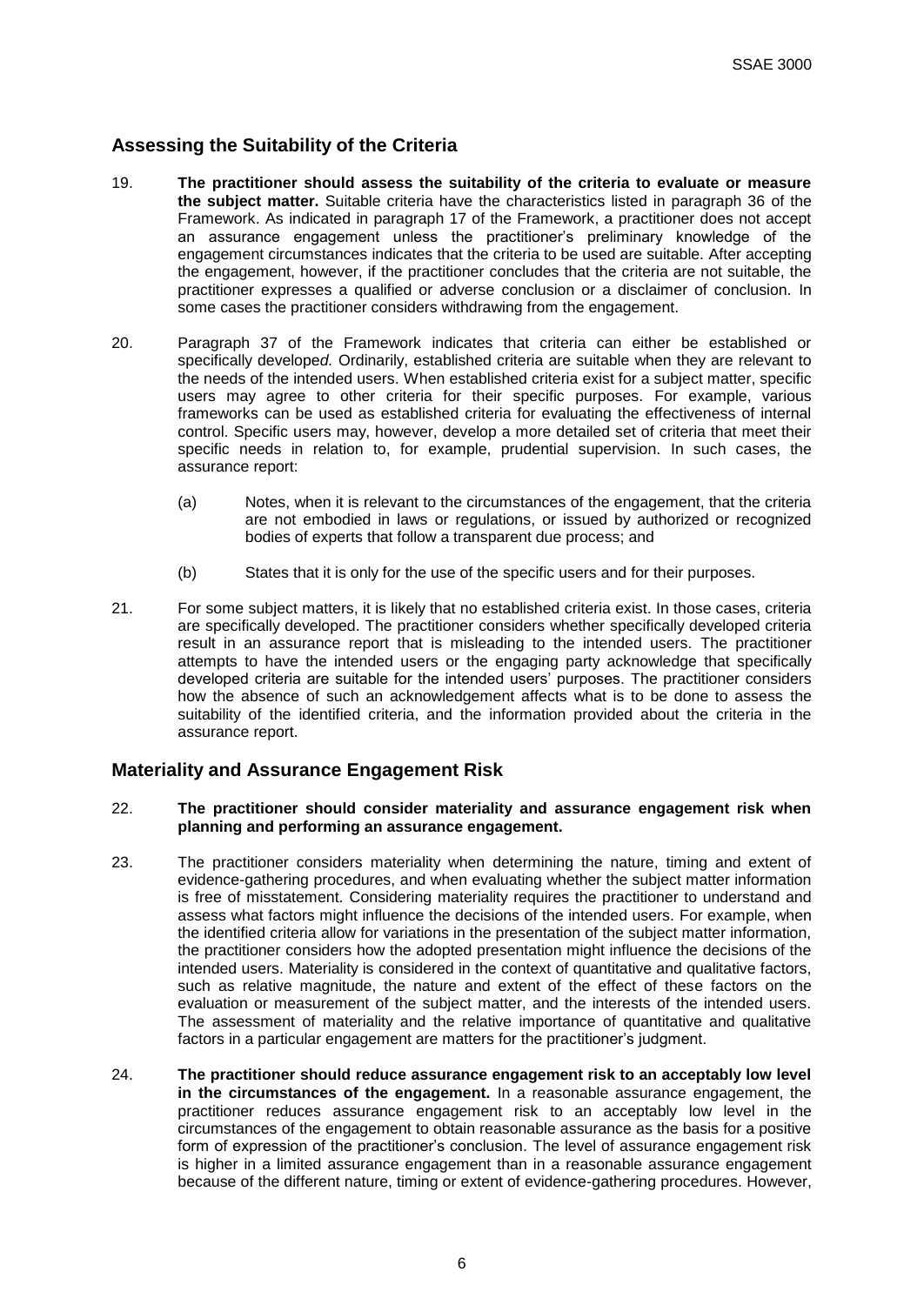in a limited assurance engagement, the combination of the nature, timing, and extent of evidence-gathering procedures is at least sufficient for the practitioner to obtain a meaningful level of assurance as the basis for a negative form of expression. To be meaningful, the level of assurance obtained is likely to enhance the intended users' confidence about the subject matter information to a degree that is clearly more than inconsequential.

25. Paragraph 49 of the Framework indicates that, in general, assurance engagement risk comprises inherent risk, control risk and detection risk. The degree to which the practitioner considers each of these components is affected by the engagement circumstances, in particular the nature of the subject matter and whether a reasonable assurance or a limited assurance engagement is being performed.

### **Using the Work of an Expert**

- 26. **When the work of an expert is used in the collection and evaluation of evidence, the practitioner and the expert should, on a combined basis, possess adequate skill and knowledge regarding the subject matter and the criteria for the practitioner to determine that sufficient appropriate evidence has been obtained.**
- 27. The subject matter and related criteria of some assurance engagements may include aspects requiring specialized knowledge and skills in the collection and evaluation of evidence. In these situations, the practitioner may decide to use the work of persons from other professional disciplines, referred to as experts, who have the required knowledge and skills. This SSAE does not provide guidance with respect to using the work of an expert for engagements where there is joint responsibility and reporting by a practitioner and one or more experts.
- 28. Due care is a required professional quality for all individuals, including experts, involved in an assurance engagement. Persons involved in assurance engagements will have different responsibilities assigned to them. The extent of proficiency required in performing those engagements will vary with the nature of their responsibilities. While experts do not require the same proficiency as the practitioner in performing all aspects of an assurance engagement, the practitioner determines that the experts have a sufficient understanding of the SSAEs to enable them to relate the work assigned to them to the engagement objective.
- 29. The practitioner adopts quality control procedures that address the responsibility of each person performing the assurance engagement, including the work of any experts who are not professional accountants, to ensure compliance with this SSAE and other relevant SSAEs in the context of their responsibilities.
- 30. **The practitioner should be involved in the engagement and understand the work for which an expert is used, to an extent that is sufficient to enable the practitioner to accept responsibility for the conclusion on the subject matter information.** The practitioner considers the extent to which it is reasonable to use the work of an expert in forming the practitioner's conclusion.
- 31. The practitioner is not expected to possess the same specialized knowledge and skills as the expert. The practitioner has however, sufficient skill and knowledge to:
	- (a) Define the objectives of the assigned work and how this work relates to the objective of the engagement;
	- (b) Consider the reasonableness of the assumptions, methods and source data used by the expert; and
	- (c) Consider the reasonableness of the expert's findings in relation to the engagement circumstances and the practitioner's conclusion.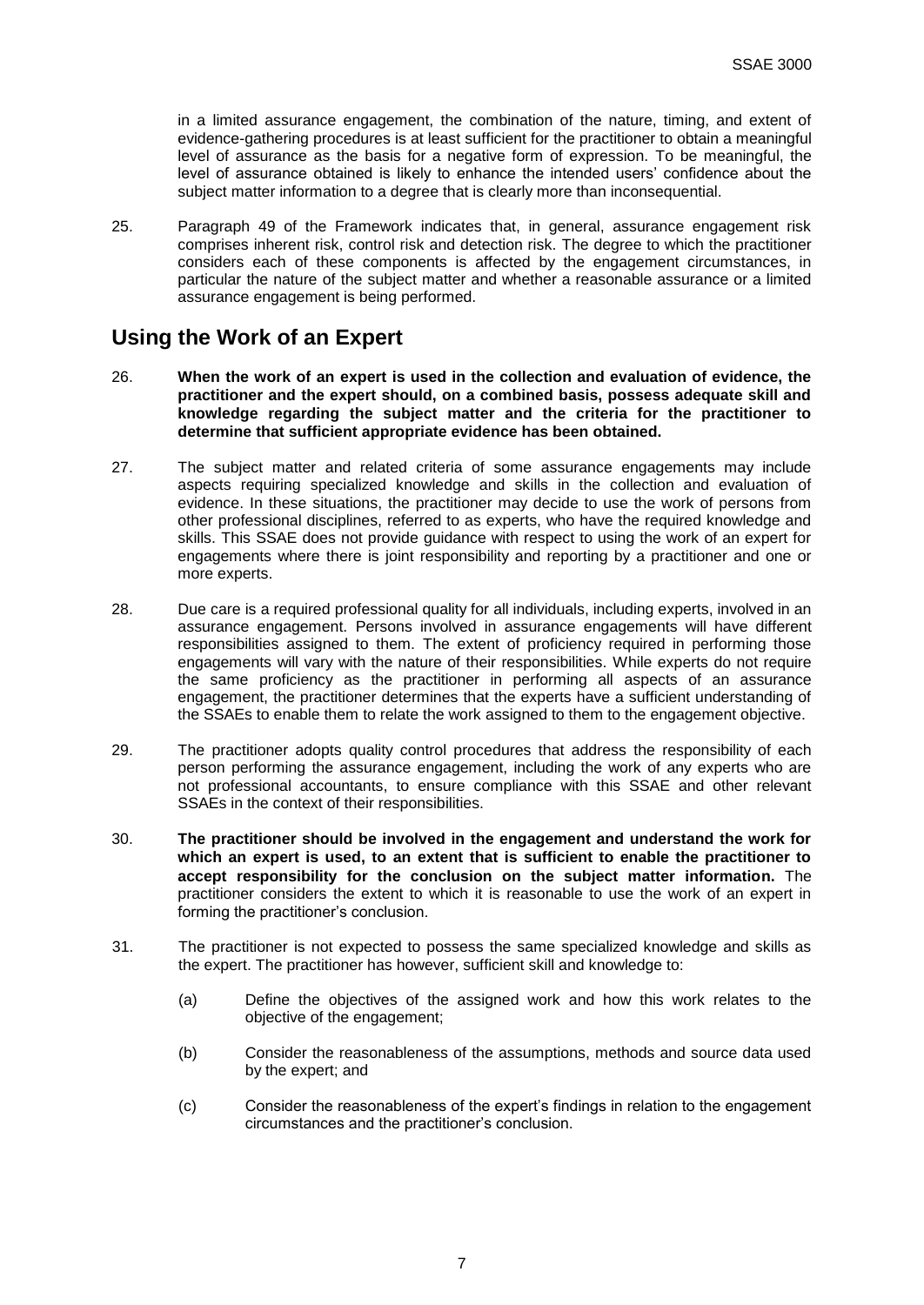- 32. **The practitioner should obtain sufficient appropriate evidence that the expert's work is adequate for the purposes of the assurance engagement.** In assessing the sufficiency and appropriateness of the evidence provided by the expert, the practitioner evaluates:
	- (a) The professional competence, including experience, and objectivity of the expert;
	- (b) The reasonableness of the assumptions, methods and source data used by the expert; and
	- (c) The reasonableness and significance of the expert's findings in relation to the circumstances of the engagement and the practitioner's conclusion.

# **Obtaining Evidence**

- 33. **The practitioner should obtain sufficient appropriate evidence on which to base the conclusion.** Sufficiency is the measure of the quantity of evidence. Appropriateness is the measure of the quality of evidence; that is, its relevance and its reliability. The practitioner considers the relationship between the cost of obtaining evidence and the usefulness of the information obtained. However, the matter of difficulty or expense involved is not in itself a valid basis for omitting an evidence-gathering procedure for which there is no alternative. The practitioner uses professional judgment and exercises professional skepticism in evaluating the quantity and quality of evidence, and thus its sufficiency and appropriateness, to support the assurance report.
- 34. An assurance engagement rarely involves the authentication of documentation, nor is the practitioner trained as or expected to be an expert in such authentication. However, the practitioner considers the reliability of the information to be used as evidence, for example photocopies, facsimiles, filmed, digitized or other electronic documents, including consideration of controls over their preparation and maintenance where relevant.
- 35. Sufficient appropriate evidence in a reasonable assurance engagement is obtained as part of an iterative, systematic engagement process involving:
	- (a) Obtaining an understanding of the subject matter and other engagement circumstances which, depending on the subject matter, includes obtaining an understanding of internal control;
	- (b) Based on that understanding, assessing the risks that the subject matter information may be materially misstated;
	- (c) Responding to assessed risks, including developing overall responses, and determining the nature, timing and extent of further procedures;
	- (d) Performing further procedures clearly linked to the identified risks, using a combination of inspection, observation, confirmation, re-calculation, reperformance, analytical procedures and inquiry. Such further procedures involve substantive procedures, including obtaining corroborating information from sources independent of the entity, and depending on the nature of the subject matter, tests of the operating effectiveness of controls; and
	- (e) Evaluating the sufficiency and appropriateness of evidence.
- 36. "Reasonable assurance" is less than absolute assurance. Reducing assurance engagement risk to zero is very rarely attainable or cost beneficial as a result of factors such as the following:
	- The use of selective testing.
	- The inherent limitations of internal control.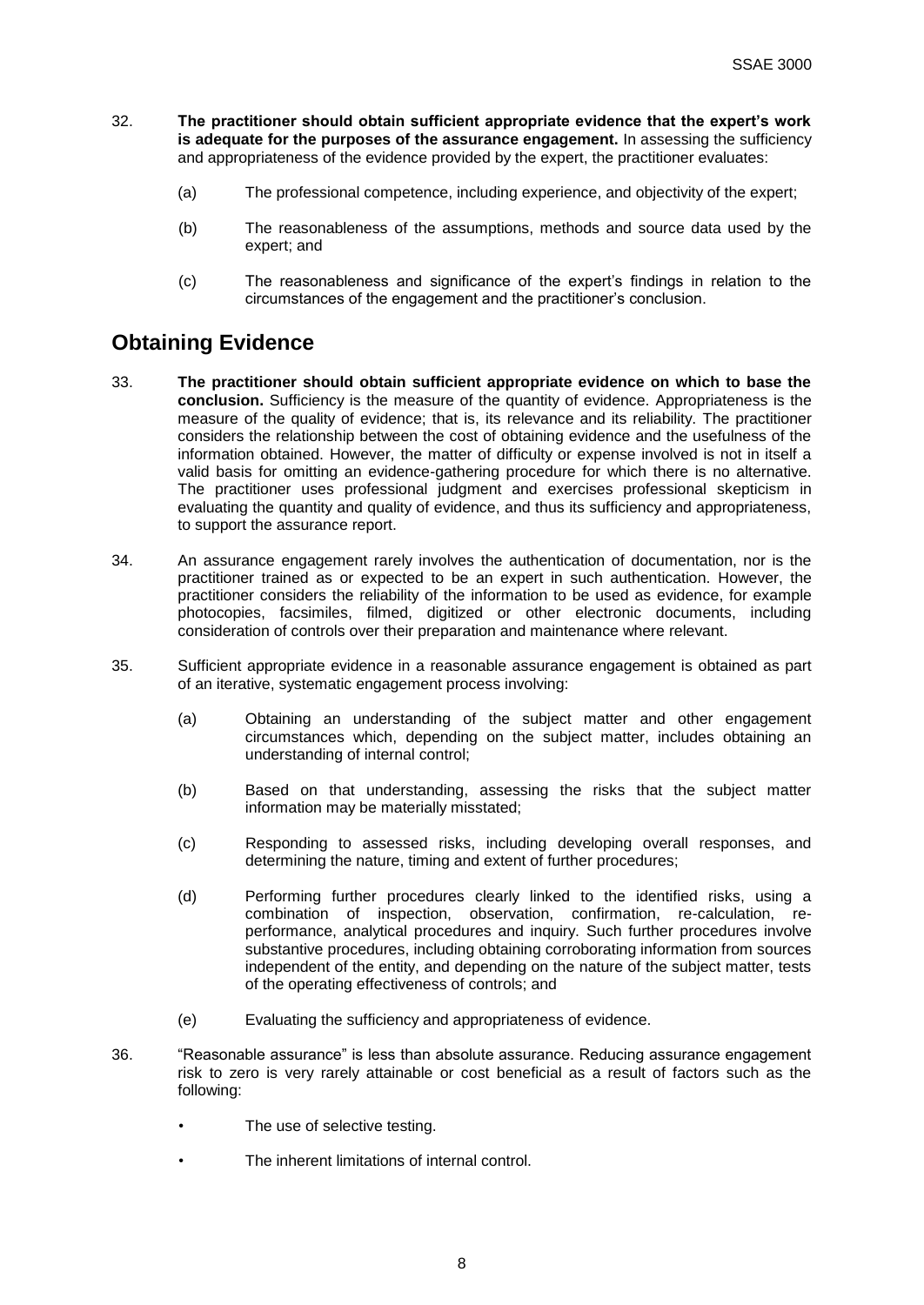- The fact that much of the evidence available to the practitioner is persuasive rather than conclusive.
- The use of judgment in gathering and evaluating evidence and forming conclusions based on that evidence.
- In some cases, the characteristics of the subject matter.
- 37. Both reasonable assurance and limited assurance engagements require the application of assurance skills and techniques and the gathering of sufficient appropriate evidence as part of an iterative, systematic engagement process that includes obtaining an understanding of the subject matter and other engagement circumstances. The nature, timing and extent of procedures for gathering sufficient appropriate evidence in a limited assurance engagement are, however, deliberately limited relative to a reasonable assurance engagement. For some subject matters, there may be specific SSAEs to provide guidance on procedures for gathering sufficient appropriate evidence for a limited assurance engagement. In the absence of a specific SSAE, the procedures for gathering sufficient appropriate evidence will vary with the circumstances of the engagement, in particular: the subject matter, and the needs of the intended users and the engaging party, including relevant time and cost constraints. For both reasonable assurance and limited assurance engagements, if the practitioner becomes aware of a matter that leads the practitioner to question whether a material modification should be made to the subject matter information, the practitioner pursues the matter by performing other procedures sufficient to enable the practitioner to report.

#### **Representations by the Responsible Party**

- 38. **The practitioner should obtain representations from the responsible party, as appropriate.** Written confirmation of oral representations reduces the possibility of misunderstandings between the practitioner and the responsible party. In particular, the practitioner requests from the responsible party a written representation that evaluates or measures the subject matter against the identified criteria, whether or not it is to be made available as an assertion to the intended users. Having no written representation may result in a qualified conclusion or a disclaimer of conclusion on the basis of a limitation on the scope of the engagement. The practitioner may also include a restriction on the use of the assurance report.
- 39. During an assurance engagement, the responsible party may make representations to the practitioner, either unsolicited or in response to specific inquiries. When such representations relate to matters that are material to the subject matter's evaluation or measurement, the practitioner:
	- (a) Evaluates their reasonableness and consistency with other evidence obtained, including other representations;
	- (b) Considers whether those making the representations can be expected to be well informed on the particular matters; and
	- (c) Obtains corroborative evidence in the case of a reasonable assurance engagement. The practitioner may also seek corroborative evidence in the case of a limited assurance engagement.
- 40. Representations by the responsible party cannot replace other evidence the practitioner could reasonably expect to be available. An inability to obtain sufficient appropriate evidence regarding a matter that has, or may have, a material effect on the evaluation or measurement of the subject matter, when such evidence would ordinarily be available, constitutes a limitation on the scope of the engagement, even if a representation from the responsible party has been received on the matter.

#### **Considering Subsequent Events**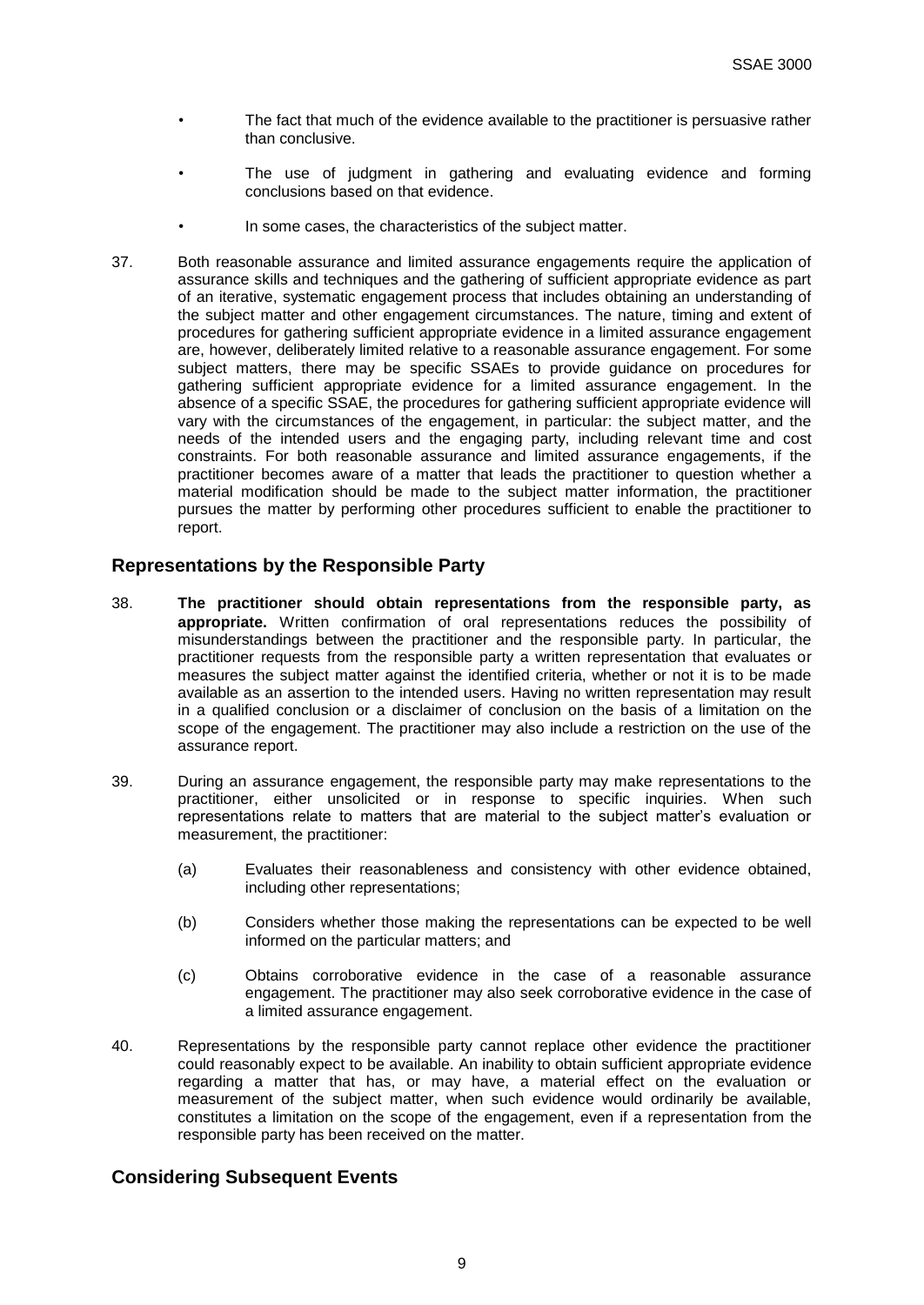41. **The practitioner should consider the effect on the subject matter information and on the assurance report of events up to the date of the assurance report.** The extent of consideration of subsequent events depends on the potential for such events to affect the subject matter information and to affect the appropriateness of the practitioner's conclusion. Consideration of subsequent events in some assurance engagements may not be relevant because of the nature of the subject matter. For example, when the engagement requires a conclusion about the accuracy of a statistical return at a point in time, events occurring between that point in time and the date of the assurance report, may not affect the conclusion, or require disclosure in the return or the assurance report.

#### **Documentation**

- 42. **The practitioner should document matters that are significant in providing evidence that supports the assurance report and that the engagement was performed in accordance with SSAEs.**
- 43. Documentation includes a record of the practitioner's reasoning on all significant matters that require the exercise of judgment, and related conclusions. The existence of difficult questions of principle or judgment, calls for the documentation to include the relevant facts that were known by the practitioner at the time the conclusion was reached.
- 44. It is neither necessary nor practical to document every matter the practitioner considers. In applying professional judgment to assessing the extent of documentation to be prepared and retained, the practitioner may consider what is necessary to provide an understanding of the work performed and the basis of the principal decisions taken (but not the detailed aspects of the engagement) to another practitioner who has no previous experience with the engagement. That other practitioner may only be able to obtain an understanding of detailed aspects of the engagement by discussing them with the practitioner who prepared the documentation.

### **Preparing the Assurance Report**

- 45. **The practitioner should conclude whether sufficient appropriate evidence has been obtained to support the conclusion expressed in the assurance report.** In developing the conclusion, the practitioner considers all relevant evidence obtained, regardless of whether it appears to corroborate or to contradict the subject matter information.
- 46. **The assurance report should be in writing and should contain a clear expression of the practitioner's conclusion about the subject matter information.**
- 47. Oral and other forms of expressing conclusions can be misunderstood without the support of a written report. For this reason, the practitioner does not report orally or by use of symbols without also providing a definitive written assurance report that is readily available whenever the oral report is provided or the symbol is used. For example, a symbol could be hyperlinked to a written assurance report on the Internet.
- 48. This SSAE does not require a standardized format for reporting on all assurance engagements. Instead it identifies in paragraph 49 the basic elements the assurance report is to include. Assurance reports are tailored to the specific engagement circumstances. The practitioner chooses a "short form" or "long form" style of reporting to facilitate effective communication to the intended users. "Short-form" reports ordinarily include only the basic elements. "Long-form" reports often describe in detail the terms of the engagement, the criteria being used, findings relating to particular aspects of the engagement and, in some cases, recommendations, as well as the basic elements. Any findings and recommendations are clearly separated from the practitioner's conclusion on the subject matter information, and the wording used in presenting them makes it clear they are not intended to affect the practitioner's conclusion. The practitioner may use headings, paragraph numbers,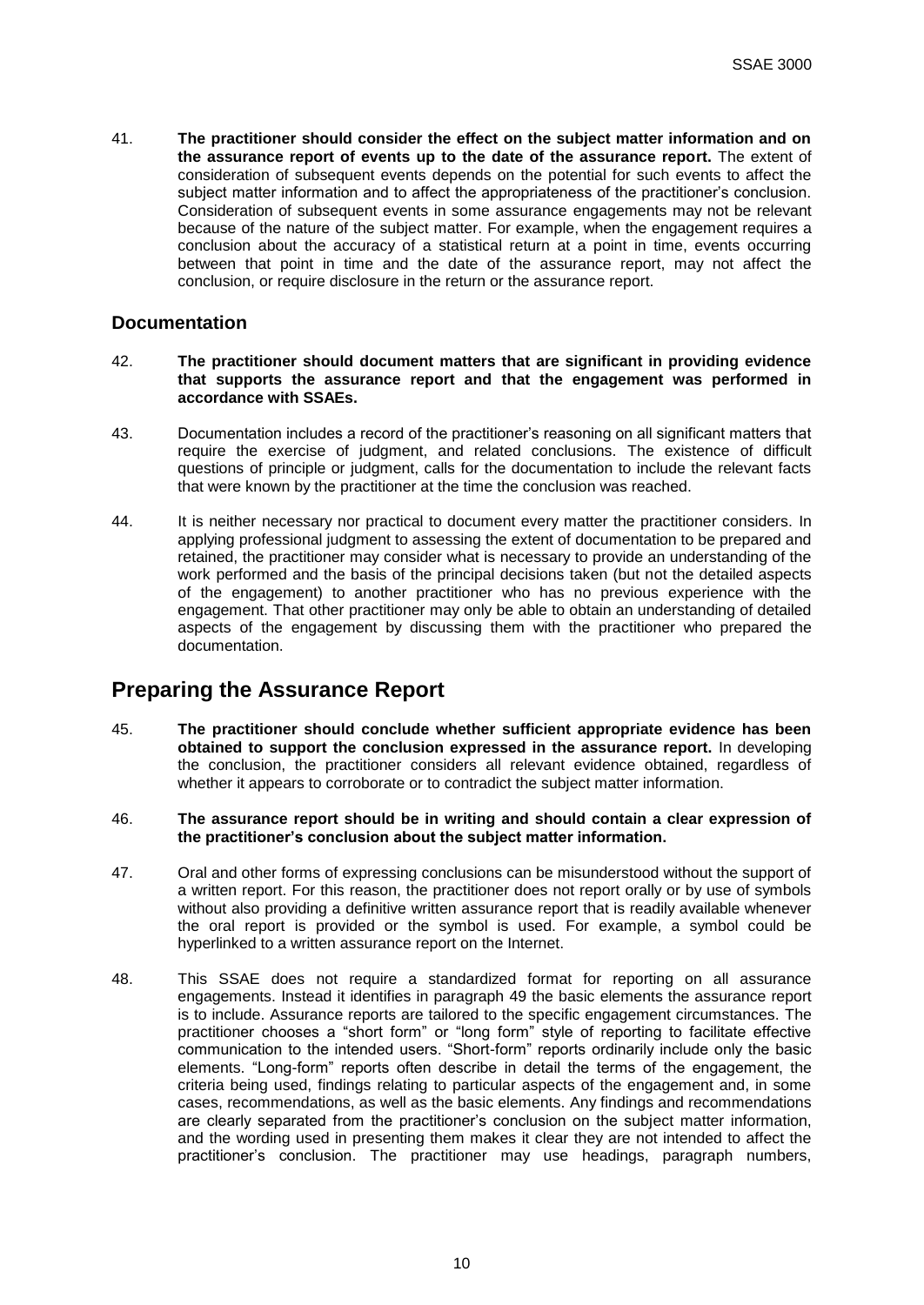typographical devices, for example the bolding of text, and other mechanisms to enhance the clarity and readability of the assurance report.

#### **Assurance Report Content**

- 49. **The assurance report should include the following basic elements:**
	- (a) **A title that clearly indicates the report is an independent assurance report<sup>4</sup> :** an appropriate title helps to identify the nature of the assurance report, and to distinguish it from reports issued by others, such as those who do not have to comply with the same ethical requirements as the practitioner.
	- (b) **An addressee:** an addressee identifies the party or parties to whom the assurance report is directed. Whenever practical, the assurance report is addressed to all the intended users, but in some cases there may be other intended users.
	- (c) **An identification and description of the subject matter information and, when appropriate, the subject matter:** this includes for example:
		- The point in time or period of time to which the evaluation or measurement of the subject matter relates;
		- Where applicable, the name of the entity or component of the entity to which the subject matter relates; and
		- An explanation of those characteristics of the subject matter or the subject matter information of which the intended users should be aware, and how such characteristics may influence the precision of the evaluation or measurement of the subject matter against the identified criteria, or the persuasiveness of available evidence. For example:
			- The degree to which the subject matter information is qualitative versus quantitative, objective versus subjective, or historical versus prospective.
			- Changes in the subject matter or other engagement circumstances that affect the comparability of the subject matter information from one period to the next.

When the practitioner's conclusion is worded in terms of the responsible party's assertion, that assertion is appended to the assurance report, reproduced in the assurance report or referenced therein to a source that is available to the intended users.

- (d) **Identification of the criteria:** the assurance report identifies the criteria against which the subject matter was evaluated or measured so the intended users can understand the basis for the practitioner's conclusion. The assurance report may include the criteria, or refer to them if they are contained in an assertion prepared by the responsible party that is available to the intended users or if they are otherwise available from a readily accessible source. The practitioner considers whether it is relevant to the circumstances, to disclose:
	- The source of the criteria, and whether or not the criteria are embodied in laws or regulations, or issued by authorized or recognized bodies of experts that follow a transparent due process, that is, whether they are established criteria in the context of the subject matter (and if they are not, a description of why they are considered suitable);

 4 See footnote 2.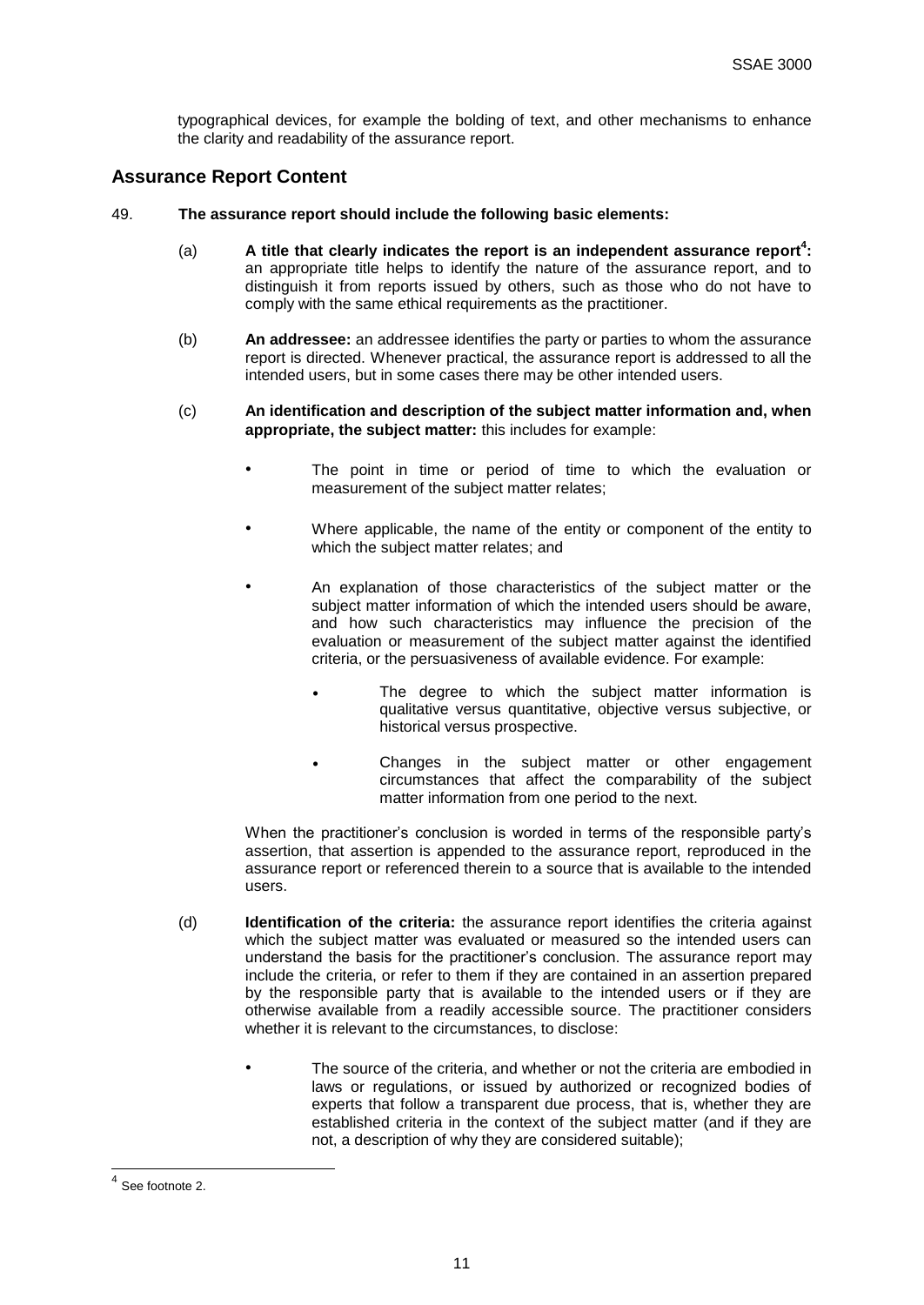- Measurement methods used when the criteria allow for choice between a number of methods;
- Any significant interpretations made in applying the criteria in the engagement circumstances; and
- Whether there have been any changes in the measurement methods used.
- (e) **Where appropriate, a description of any significant, inherent limitation associated with the evaluation or measurement of the subject matter against the criteria:** while in some cases, inherent limitations can be expected to be well understood by readers of an assurance report, in other cases it may be appropriate to make explicit reference in the assurance report. For example, in an assurance report related to the effectiveness of internal control, it may be appropriate to note that the historic evaluation of effectiveness is not relevant to future periods due to the risk that internal control may become inadequate because of changes in conditions, or that the degree of compliance with policies or procedures may deteriorate.
- (f) **When the criteria used to evaluate or measure the subject matter are available only to specific intended users, or are relevant only to a specific purpose, a statement restricting the use of the assurance report to those intended users or that purpose:** in addition, whenever the assurance report is intended only for specific intended users or a specific purpose, the practitioner considers stating this fact in the assurance report<sup>5</sup>. This provides a caution to readers that the assurance report is restricted to specific users or for specific purposes.
- (g) **A statement to identify the responsible party and to describe the responsible party's and the practitioner's responsibilities:** this informs the intended users that the responsible party is responsible for the subject matter in the case of a direct reporting engagement, or the subject matter information in the case of an assertion-based engagement<sup>6</sup>, and that the practitioner's role is to independently express a conclusion about the subject matter information.
- (h) **A statement that the engagement was performed in accordance with SSAEs:**  where there is a subject matter specific SSAE, that SSAE may require that the assurance report refer specifically to it.
- (i) **A summary of the work performed:** the summary will help the intended users understand the nature of the assurance conveyed by the assurance report. SSA 700, "The Auditor's Report on Financial Statements"<sup>7</sup> and SSRE 2400, "Engagements to Review Financial Statements" provide a guide to the appropriate type of summary.

Where no specific SSAE provides guidance on evidence-gathering procedures for a particular subject matter, the summary might include a more detailed description of the work performed.

1

 $<sup>5</sup>$  While an assurance report may be restricted whenever it is intended only for specified intended users or for a specific</sup> purpose, the absence of a restriction regarding a particular reader or purpose does not itself indicate that a legal responsibility is owed by the practitioner in relation to that reader or for that purpose. Whether a legal responsibility is owed will depend on the legal circumstances of each case and the relevant jurisdiction.

<sup>6</sup> Refer to paragraph 10 of the Framework for an explanation of the distinction between a direct engagement and an assertionbased engagement.

<sup>7</sup> SSA 700, "The Auditor's Report on Financial Statements" was withdrawn in 2006 when SSA 700, "The Independent Auditor's Report on a Complete Set of General Purpose Financial Statements" became effective.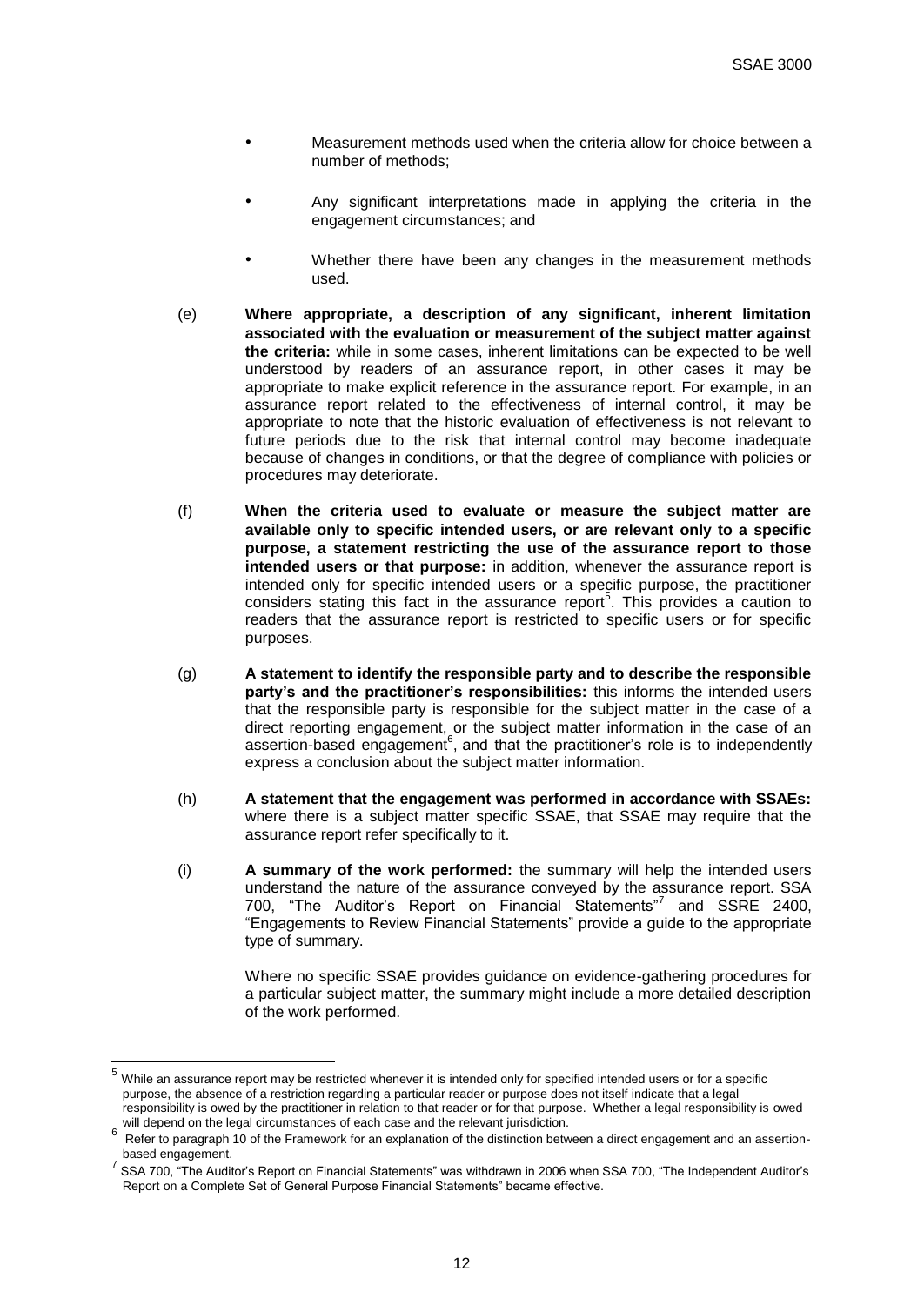Because in a limited assurance engagement an appreciation of the nature, timing, and extent of evidence-gathering procedures performed is essential to understanding the assurance conveyed by a conclusion expressed in the negative form, the summary of the work performed:

- (i) Is ordinarily more detailed than for a reasonable assurance engagement and identifies the limitations on the nature, timing, and extent of evidence-gathering procedures. It may be appropriate to indicate procedures that were not performed that would ordinarily be performed in a reasonable assurance engagement; and
- (ii) States that the evidence-gathering procedures are more limited than for a reasonable assurance engagement, and that therefore less assurance is obtained than in a reasonable assurance engagement.
- (j) **The practitioner's conclusion:** where the subject matter information is made up of a number of aspects, separate conclusions may be provided on each aspect. While not all such conclusions need to relate to the same level of evidencegathering procedures, each conclusion is expressed in the form that is appropriate to either a reasonable-assurance or a limited assurance engagement.

**Where appropriate, the conclusion should inform the intended users of the context in which the practitioner's conclusion is to be read:** the practitioner's conclusion may, for example, include wording such as: "This conclusion has been formed on the basis of, and is subject to the inherent limitations outlined elsewhere in this independent assurance report." This would be appropriate, for example, when the report includes an explanation of particular characteristics of the subject matter of which the intended users should be aware.

**In a reasonable assurance engagement, the conclusion should be expressed in the positive form:** for example: "In our opinion internal control is effective, in all material respects, based on *XYZ criteri*a" or "In our opinion *the responsible party's*  assertion that internal control is effective, in all material respects, based on *XYZ criteria,* is fairly stated."

**In a limited assurance engagement, the conclusion should be expressed in the negative form:** for example : "Based on our work described in this report, nothing has come to our attention that causes us to believe that internal control is not effective, in all material respects, based on *XYZ criteri*a" or "Based on our work described in this report, nothing has come to our attention that causes us to believe that *the responsible party's* assertion that internal control is effective, in all material respects, based on *XYZ criteria,* is not fairly stated."

**Where the practitioner expresses a conclusion that is other than unqualified, the assurance report should contain a clear description of all the reasons:**  (also see paragraphs 51-53.).

- (k) **The assurance report date:** this informs the intended users that the practitioner has considered the effect on the subject matter information and on the assurance report of events that occurred up to that date.
- (l) **The name of the firm or the practitioner, and a specific location, which ordinarily is the city where the practitioner maintains the office that has responsibility for the engagement:** this informs the intended users of the individual or firm assuming responsibility for the engagement.
- 50. The practitioner may expand the assurance report to include other information and explanations that are not intended to affect the practitioner's conclusion. Examples include: details of the qualifications and experience of the practitioner and others involved with the engagement, disclosure of materiality levels, findings relating to particular aspects of the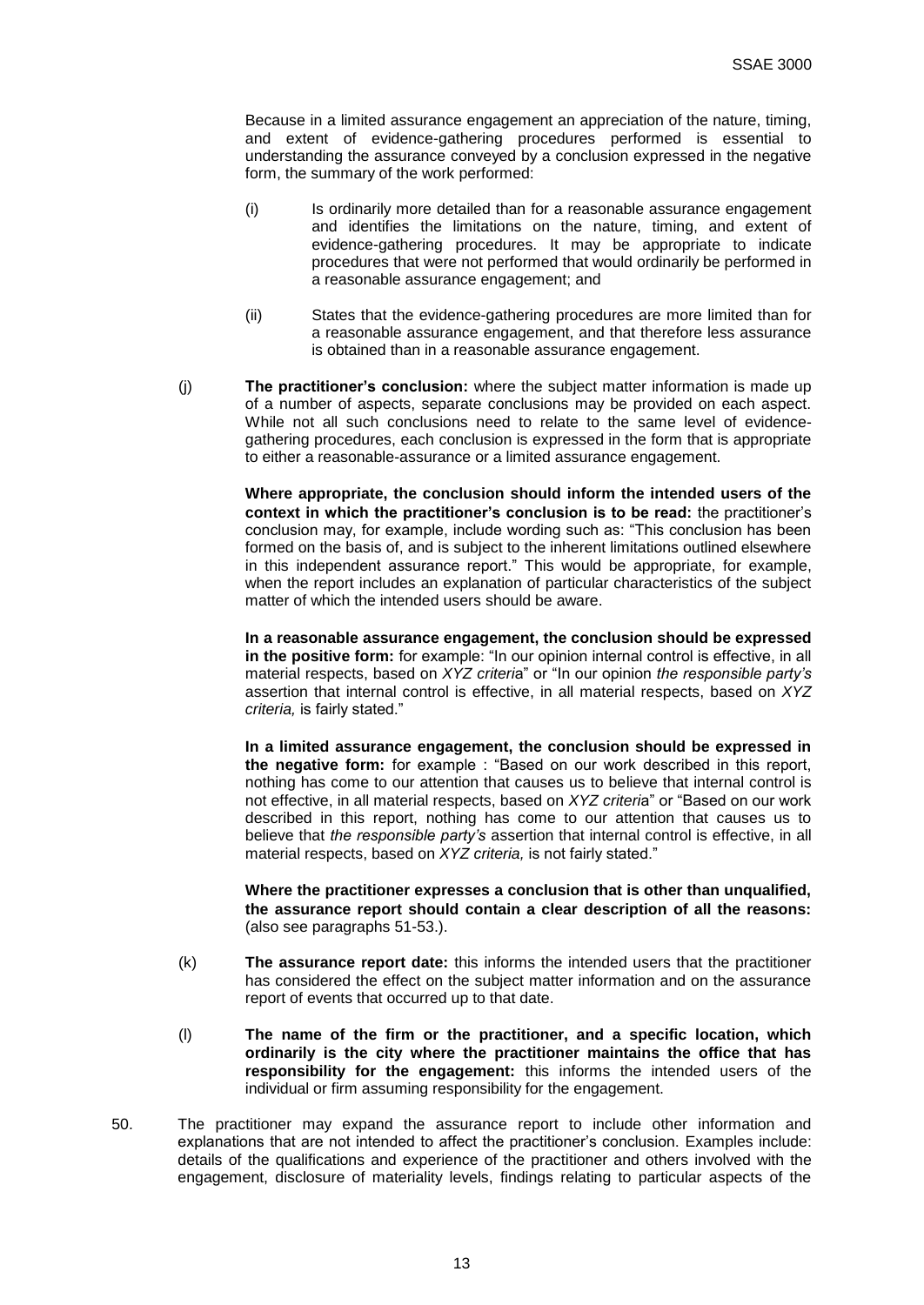engagement, and recommendations. Whether to include any such information depends on its significance to the needs of the intended users. Additional information is clearly separated from the practitioner's conclusion and worded in such a manner so as not to affect that conclusion.

#### **Qualified Conclusions, Adverse Conclusions and Disclaimers of Conclusion**

- 51. **The practitioner should not express an unqualified conclusion when the following circumstances exist and, in the practitioner's judgment, the effect of the matter is or may be material:**
	- (a) **There is a limitation on the scope of the practitioner's work, that is, circumstances prevent, or the responsible party or the engaging party imposes a restriction that prevents, the practitioner from obtaining evidence required to reduce assurance engagement risk to the appropriate level. The practitioner should express a qualified conclusion or a disclaimer of conclusion;**
	- (b) **In those cases where:**
		- (i) **The practitioner's conclusion is worded in terms of the responsible party's assertion, and that assertion is not fairly stated, in all material respects; or**
		- (ii) **The practitioner's conclusion is worded directly in terms of the subject matter and the criteria, and the subject matter information is materially misstated<sup>8</sup> , the practitioner should express a qualified or adverse conclusion; or**
	- (c) **When it is discovered, after the engagement has been accepted, that the criteria are unsuitable or the subject matter is not appropriate for an assurance engagement. The practitioner should express:**
		- (i) **A qualified conclusion or adverse conclusion when the unsuitable criteria or inappropriate subject matter is likely to mislead the intended users; or**
		- (ii) **A qualified conclusion or a disclaimer of conclusion in other cases.**
- 52. **The practitioner should express a qualified conclusion when the effect of a matter is not so material or pervasive as to require an adverse conclusion or a disclaimer of conclusion. A qualified conclusion is expressed as being "except for" the effects of the matter to which the qualification relates.**
- 53. In those cases where the practitioner's unqualified conclusion would be worded in terms of the responsible party's assertion, and that assertion has identified and properly described that the subject matter information is materially misstated, the practitioner either:
	- (a) Expresses a qualified or adverse conclusion worded directly in terms of the subject matter and the criteria; or

 $\frac{1}{8}$ In those direct reporting engagements where the subject matter information is presented only in the practitioner's conclusion, and the practitioner concludes that the subject matter does not, in all material respects, conform with the criteria, for example: "In our opinion, except for *[…],* internal control is effective, in all material respects, based on *XYZ criteria*", such a conclusion would also be considered to be qualified (or adverse as appropriate).